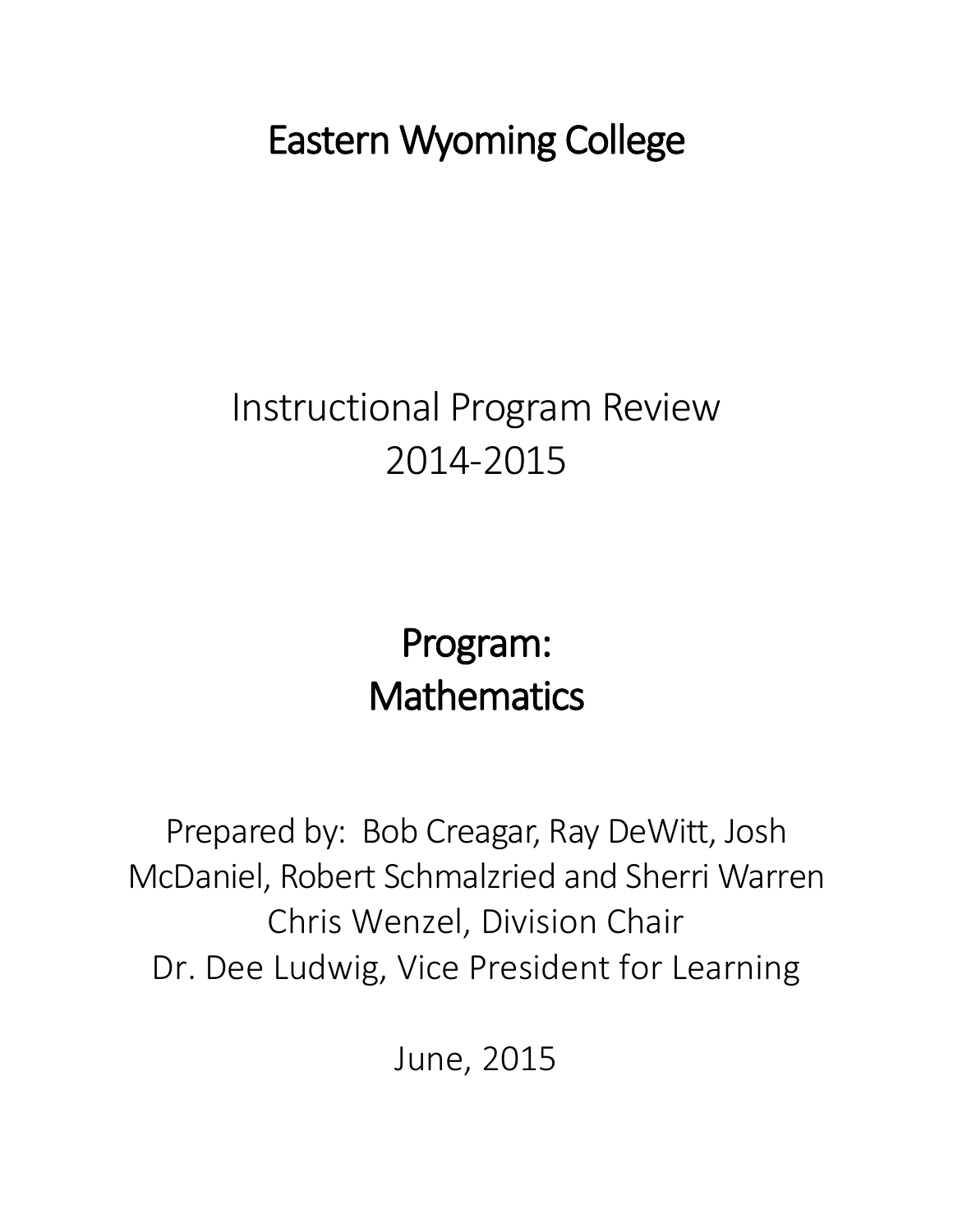## EASTERN WYOMING COLLEGE Instructional Program Review

## Program Name: Mathematics

## Part 1: Statistical Data from the past three years:

|                                  | 2011-2012 | 2012-2013 | 2013-2014 | 5-year Average |
|----------------------------------|-----------|-----------|-----------|----------------|
| Annualized FTE<br>Enrollment     | 131       | 147       | 156       | 132            |
| <b>Annualized FTE</b><br>Faculty | 9.8       | 12.1      | 12.8      | 11.0           |
| Number of<br>Students            |           |           |           |                |
| Number<br>Graduated              |           |           |           |                |

 $FTE = Full-time equivalent$ 

Modes of Delivery

X Online \_\_\_\_\_\_\_\_\_\_\_\_ Compressed Video X Face-to-Face

Advisory Committee Members and Title or Role: (if applicable) none

Community Partners or Internships: Coordination with regional high school to sponsor and host the annual Wolzborn-Drazovich Memorial State Math Contest

Revisions in Curriculum Since Last Review:

Math 2310, Applied Differential Equations has been added to our catalog in anticipation for the upcoming " $2 + 2$ " agreement with the University of Wyoming

Math for Elementary Education sequence has been changed back to 2 semesters.

Math 0900, Pre-algebra Arithmetic has been changed to Math 0903, Bridge Mathematics and will be taught in a lab setting starting Effective Fall 2015.

Math 0920, Elementary Algebra has been changed from a 4 credit class that meets M-TH for the full semester to a 3 credit class that meetings M-F for (8) eight weeks. The class will be offered both block A and block B. Effective Fall 2015.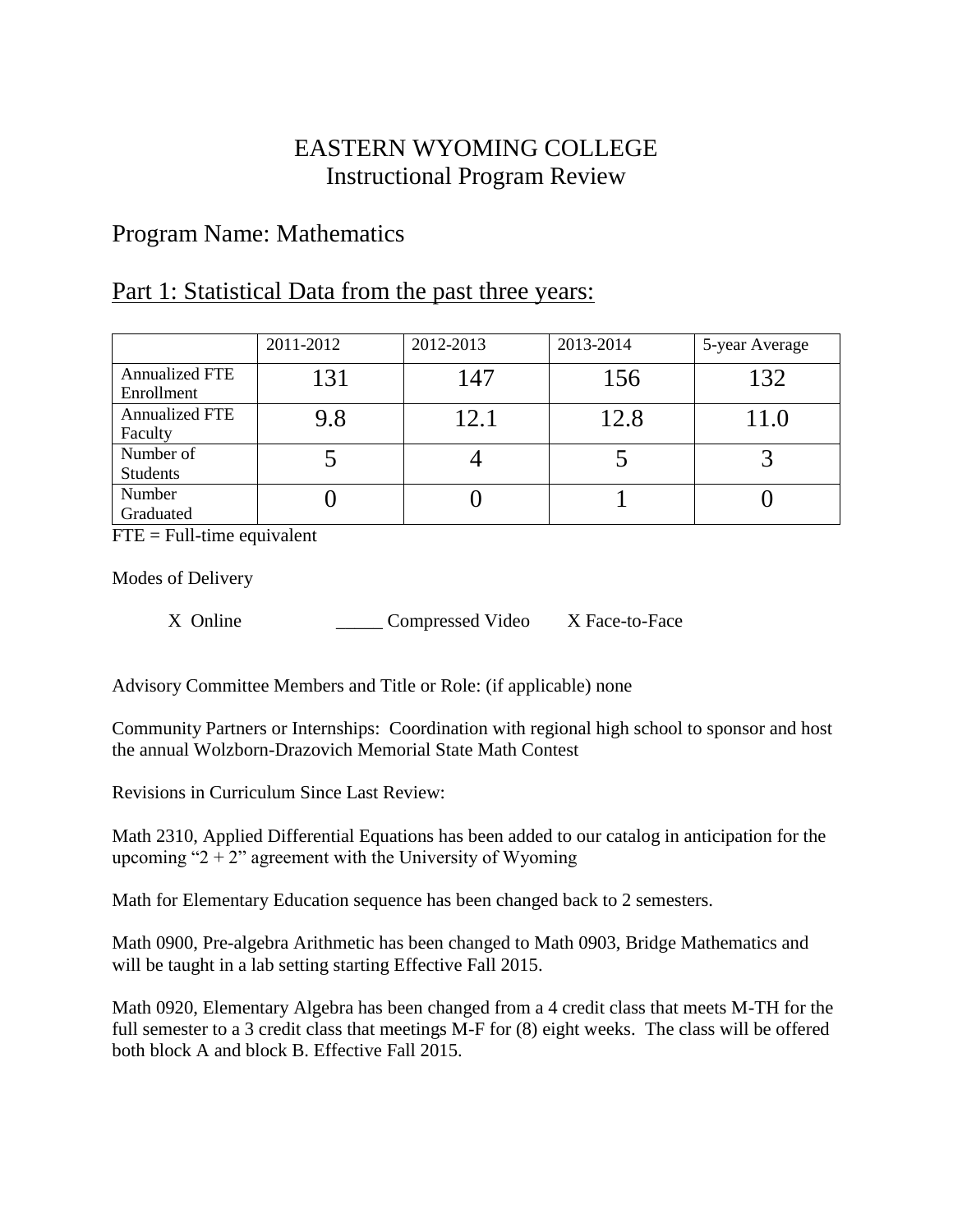Math 0930, Intermediate Algebra has been changed from a 4-credit class that meets M-TH for the full semester to a 3 credit class that meetings M-F for (8) eight weeks. The class will be offered both block A and block B. Effective Fall 2015.

Math 2200, Calculus I has been changed from a 5-credit course meeting M-F to a 4-credit class that will meet M-TH. Effective Fall 2015.

## Part II Narrative Analysis

Description of Community Need: The mathematics department is a service-oriented department. The department offers courses that support nearly all programs at Eastern Wyoming College. We have classes for the AAS programs such as Math 1515, Applied Technical Mathematics used in the welding program. The department also offers a sequence of developmental classes to prepare students for college level classes. This sequence of classes has been modified to support the mission of Complete College America [http://completecollege.org/docs/CCA\\_joint\\_report](http://completecollege.org/docs/CCA_joint_report-printer.pdf)[printer.pdf.](http://completecollege.org/docs/CCA_joint_report-printer.pdf) We believe that the modifications we have made to these courses will "Improv[e] student progress through gateway courses and into programs of study that lead quickly and efficiently to completion" and allow them to take college level courses. The department also offers a robust selection of courses for both math intensive programs, with a standard STEM program, as well as minimal math requirement programs, such as Problem Solving.

As part of the concurrent and dual enrollment program in Wyoming, Eastern Wyoming College has been able to offer many classes in the high schools in our out-reach service area. The tables below shows the town and the classes that were offered and below each school year pair of tables is the number of credits that were issued to those students taking outreach classes. It is clear from this table how important outreach classes are to the mathematics department at Eastern Wyoming College.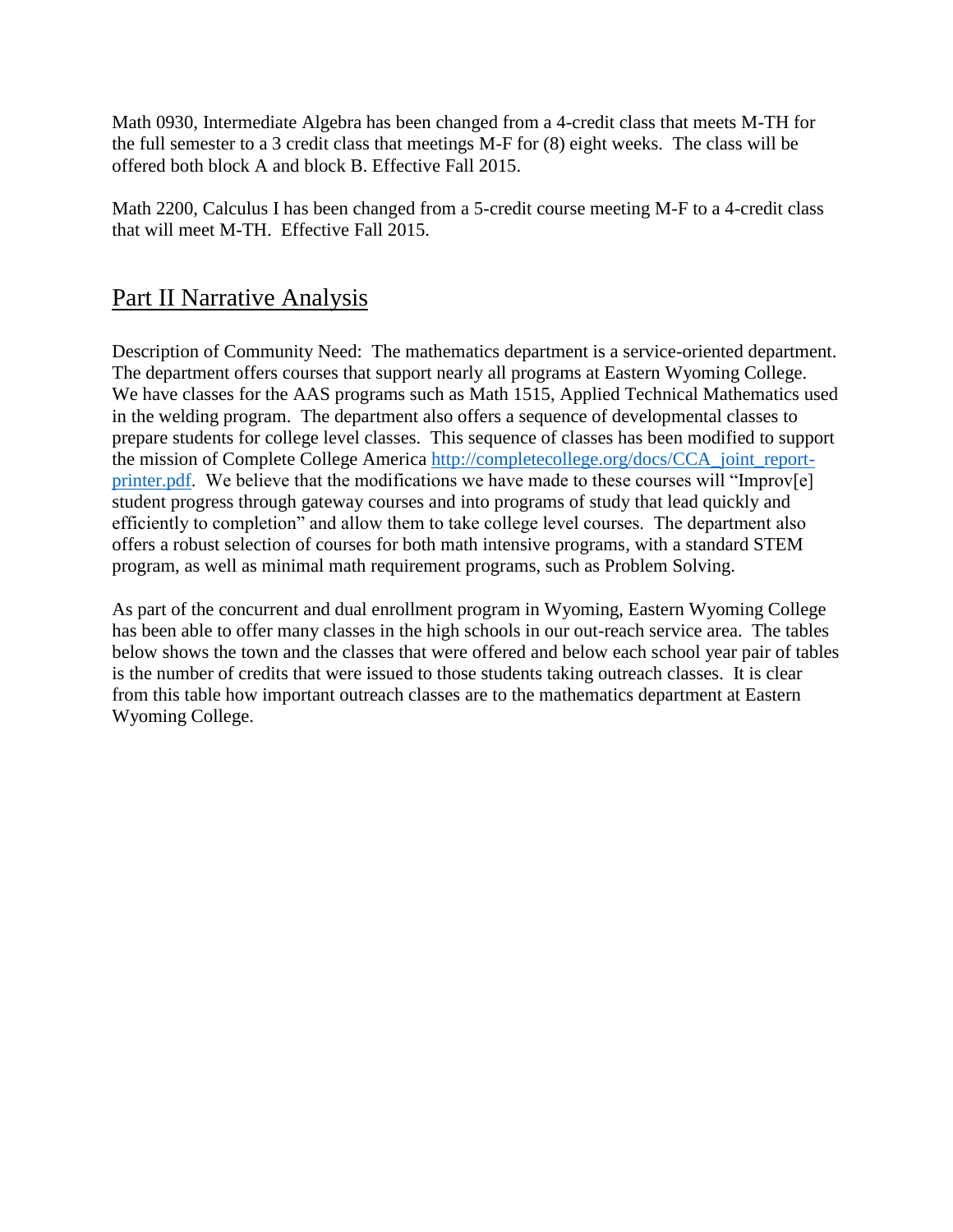# School Year 2011-2012

| Fall 2011                 | Towns where course was offered                                    |
|---------------------------|-------------------------------------------------------------------|
|                           |                                                                   |
| <b>Elementary Algebra</b> |                                                                   |
| Intermediate Algebra      |                                                                   |
| Problem Solving           | Douglas, Glendo                                                   |
| Pre-calc Algebra          | Douglas, Glendo, Glenrock, Lingle, Moorcroft, Newcastle, Sundance |
|                           | and Torrington                                                    |
| Pre-calc Trig             | Newcastle                                                         |
| Calculus I                | Douglas, Sundance, Torrington and Wheatland                       |
| Calculus II               |                                                                   |

| Spring 2012          | Towns where course was offered                             |
|----------------------|------------------------------------------------------------|
|                      |                                                            |
| Elementary Algebra   | Torrington                                                 |
| Intermediate Algebra |                                                            |
| Problem Solving      | Douglas                                                    |
| Pre-calc Algebra     |                                                            |
| Pre-calc Trig        | Douglas, Glendo, Glenrock, Lingle, Moorcroft, Sundance and |
|                      | Torrington                                                 |
| Calculus I           |                                                            |
| Calculus II          |                                                            |

Total credits issued: 826 credits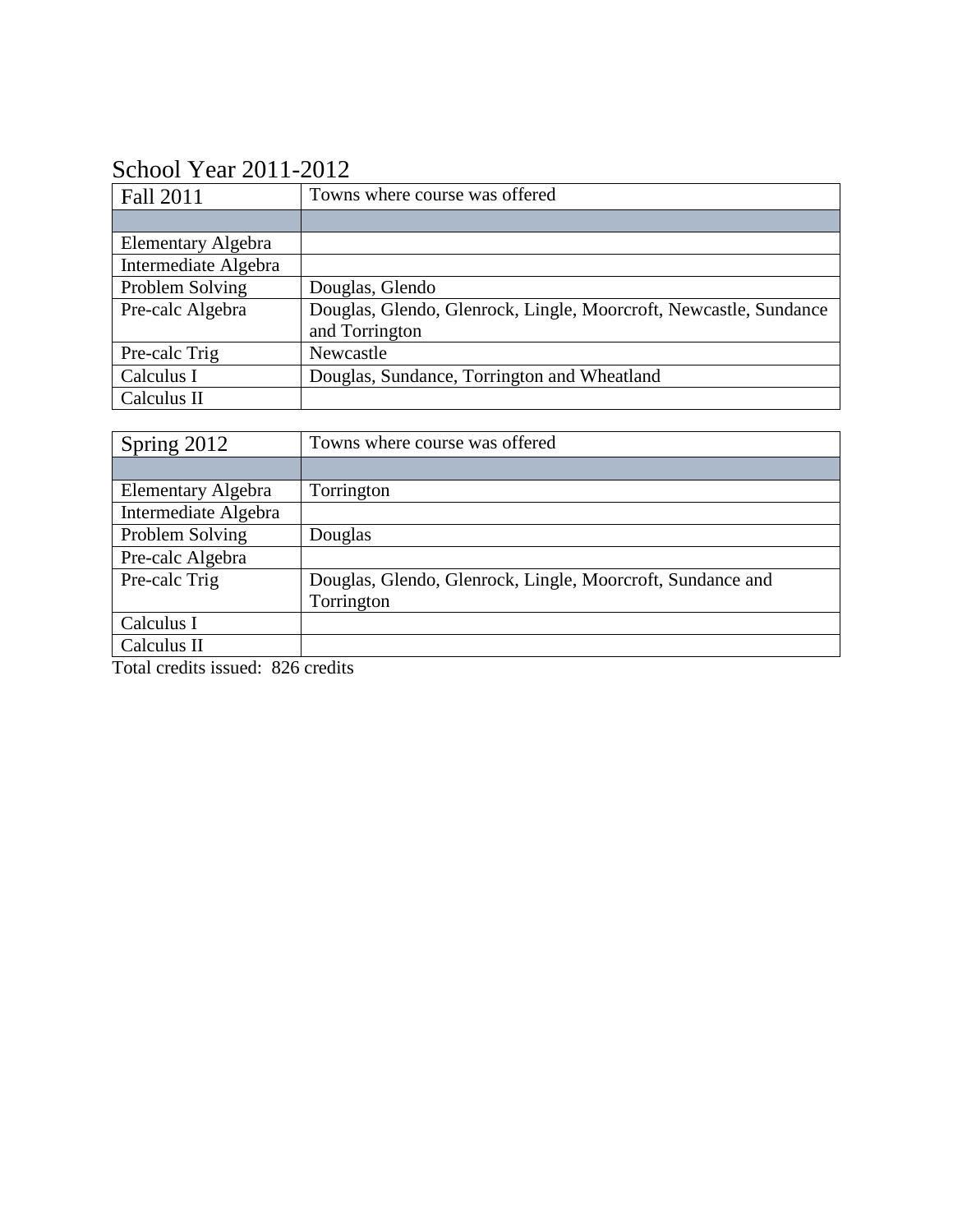# School Year 2012-2013

| Fall 2012                 | Towns where course was offered                                |
|---------------------------|---------------------------------------------------------------|
|                           |                                                               |
| <b>Elementary Algebra</b> | Douglas, Lusk, Moorcroft, Newcastle, Torrington and Wheatland |
| Intermediate Algebra      |                                                               |
| Problem Solving           | Douglas, Glendo and Glenrock                                  |
| Pre-calc Algebra          | Douglas, Lingle, Lusk, Moorcroft, Newcastle, Sundance and     |
|                           | Torrington                                                    |
| Pre-calc Trig             | Newcastle                                                     |
| Calculus I                | Sundance and Wheatland                                        |
| Calculus II               |                                                               |

| Spring 2013          | Towns where course was offered                     |
|----------------------|----------------------------------------------------|
|                      |                                                    |
| Elementary Algebra   | Lingle                                             |
| Intermediate Algebra | Douglas, Lusk, Newcastle, Torrington and Wheatland |
| Problem Solving      |                                                    |
| Pre-calc Algebra     |                                                    |
| Pre-calc Trig        | Douglas, Luck, Moorcroft, Sundance and Torrington  |
| Calculus I           | Douglas                                            |
| Calculus II          |                                                    |

Total credits issued: 1323 credits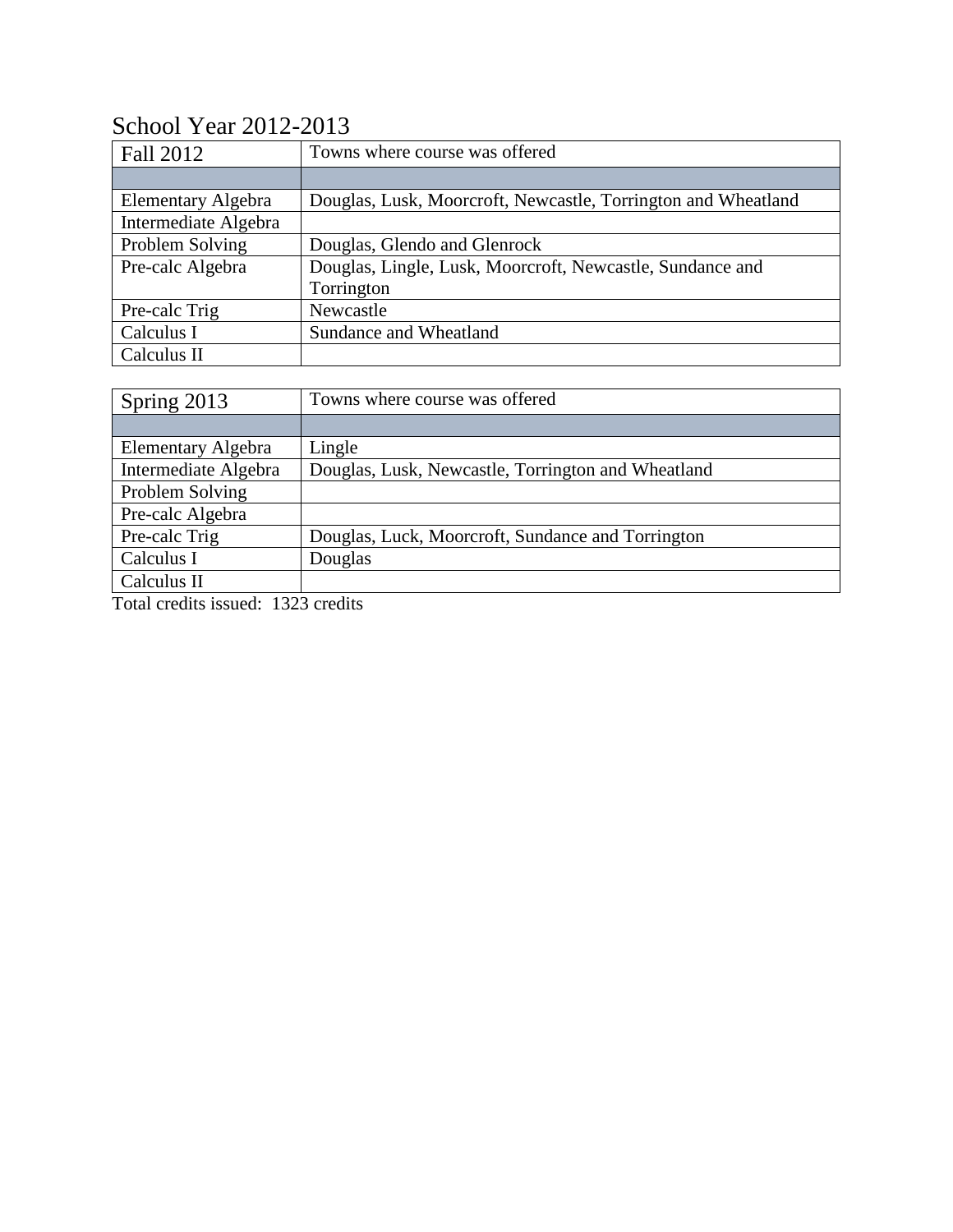| Fall 2013            | Towns where course was offered                                    |
|----------------------|-------------------------------------------------------------------|
|                      |                                                                   |
| Elementary Algebra   | Douglas, Lingle, Lusk, Newcastle and Torrington                   |
| Intermediate Algebra |                                                                   |
| Problem Solving      | Douglas, Glenrock, Glendo and Lusk                                |
| Pre-calc Algebra     | Douglas, Glendo, Lingle, Lusk, Moorcroft, Newcastle, Sundance and |
|                      | Torrington                                                        |
| Pre-calc Trig        | Newcastle                                                         |
| Calculus I           | Douglas, Sundance and Wheatland                                   |
| Calculus II          |                                                                   |

## School Year 2013-2014

| Spring 2014                                                        | Towns where course was offered                              |
|--------------------------------------------------------------------|-------------------------------------------------------------|
|                                                                    |                                                             |
| Elementary Algebra                                                 | Moorcroft                                                   |
| Intermediate Algebra                                               | Douglas, Lingle, Lusk, Newcastle and Torrington             |
| Problem Solving                                                    | Wheatland                                                   |
| Pre-calc Algebra                                                   | <b>Glenrock</b> and Lusk                                    |
| Pre-calc Trig                                                      | Douglas, Glendo, Lingle, Moorcroft, Sundance and Torrington |
| Calculus I                                                         | Douglas                                                     |
| Calculus II                                                        |                                                             |
| $\mathbf{m}$ , $\mathbf{1}$ , $\mathbf{1}$ , $\mathbf{1}$<br>1.500 | $\mathbf{1}$ .                                              |

Total credits issued: 1508 credits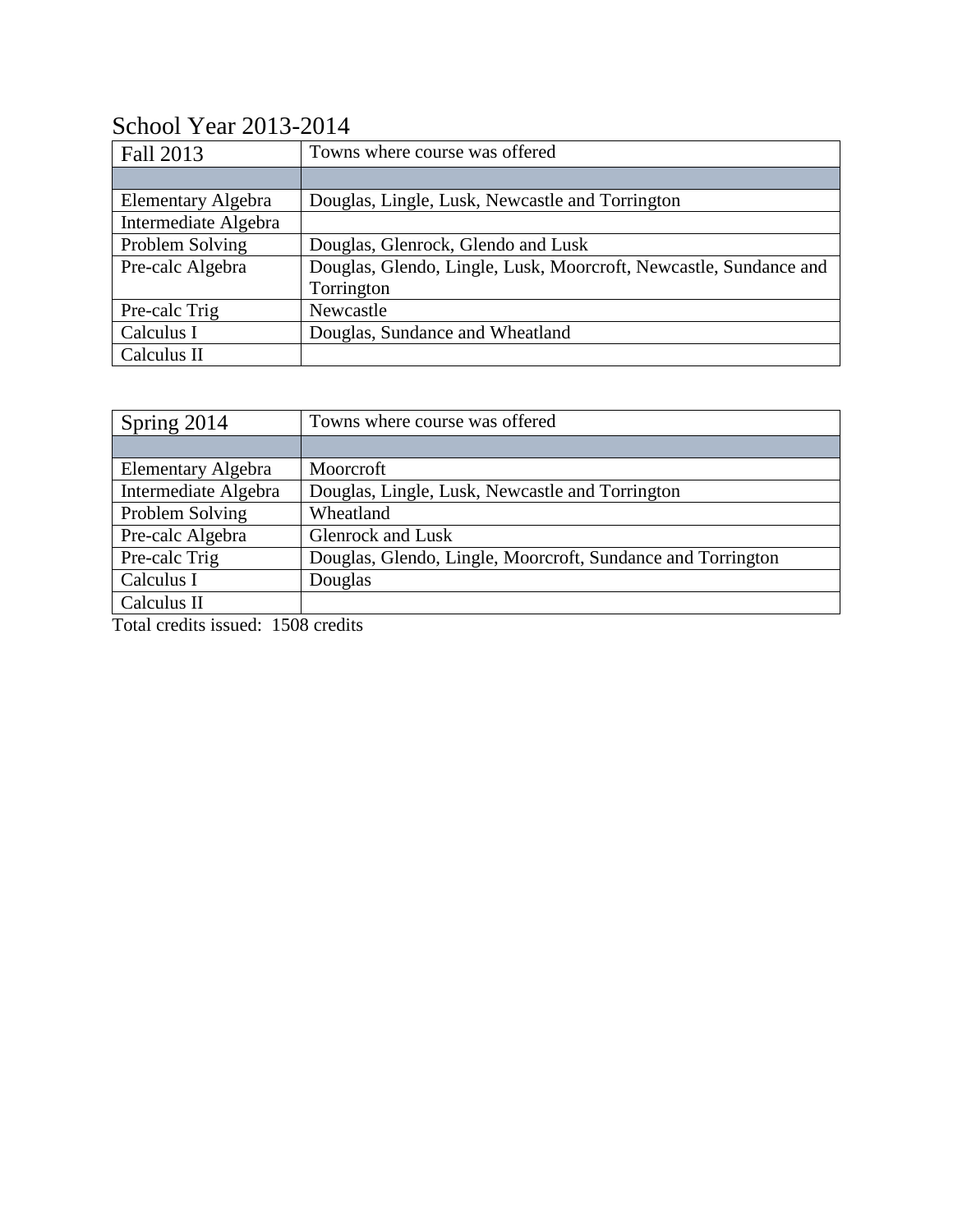| Fall 2014            | Towns where course was offered                               |
|----------------------|--------------------------------------------------------------|
|                      |                                                              |
| Elementary Algebra   | Douglas, Lingle, Newcastle and Torrington                    |
| Intermediate Algebra | Guernsey and Wheatland                                       |
| Problem Solving      | Douglas, Glendo and Glenrock                                 |
| Pre-calc Algebra     | Douglas, Glendo, Hulett, Lingle, Lusk, Moorcroft, Newcastle, |
|                      | Sundance and Torrington                                      |
| Pre-calc Trig        | Newcastle                                                    |
| Calculus I           | Douglas, Sundance Torrington and Wheatland                   |
| Calculus II          |                                                              |

## School Year 2014-2015

| Spring 2015               | Towns where course was offered                                   |
|---------------------------|------------------------------------------------------------------|
|                           |                                                                  |
| <b>Elementary Algebra</b> |                                                                  |
| Intermediate Algebra      | Douglas, Lingle, Newcastle and Torrington                        |
| Problem Solving           | <b>Hulett and Wheatland</b>                                      |
| Pre-calc Algebra          | Glenrock                                                         |
| Pre-calc Trig             | Glendo, Hulett, Lingle, Lusk, Moorcroft, Sundance and Torrington |
|                           | Wheatland                                                        |
| Calculus I                |                                                                  |
| Calculus II               | Torrington                                                       |

Total credits issued: 1431 credits

The mathematics department, in recognition, of the importance of the concurrent and dual enrollment credits offered through Eastern Wyoming College works with the concurrent instructors by participating in the annual concurrent meeting held in August in conjunction with the Associate Vice President for Learning, Mike Durfee. We feel that open, continued and more frequent communications would be helpful in maintaining a high number of credit offerings as well as to ensure that the courses are being taught with the rigor and consistency of those taught by the on campus instructors.

The mathematics department has been aggressively working to offer all our freshmen level mathematics classes via distance learning for students who are not able to make it to campus. Currently we offer both Math 1400 and Math 1000 every year via distance education. Also, we have started to offer the Math for Elementary Teachers sequence online.

The overall goal of the mathematics department is to provide students with the mathematical preparation necessary for successful transfer or career opportunities.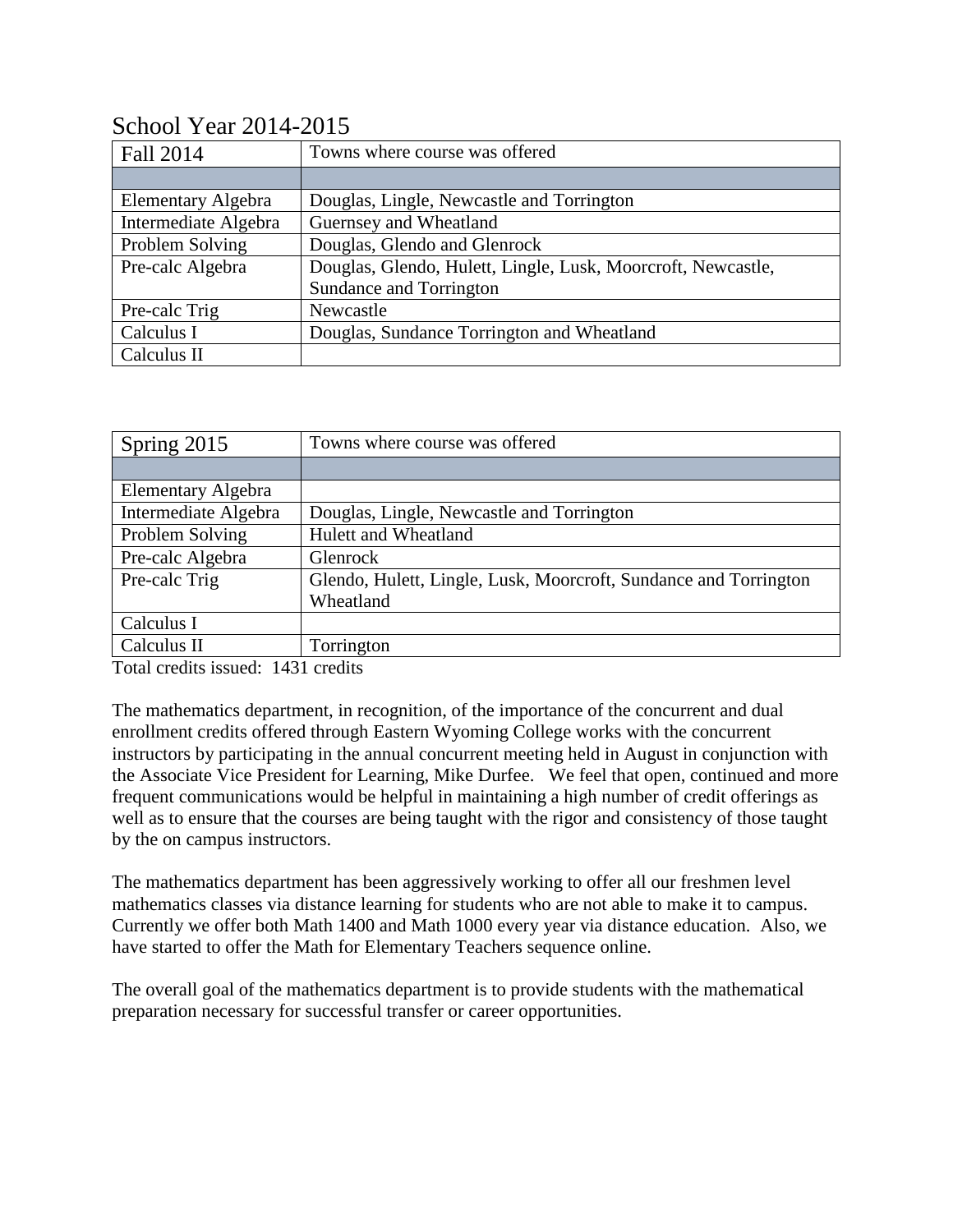### Activities in Support of Student Recruitment and Retention (if applicable)

The mathematics department hosts the Annual Wolzborn-Drazovich Memorial Math Contest where approximately 200 students attend and take the test. We award a two-year scholarship and a \$500 book scholarship. The science division has also awarded some of their scholarships to math majors during this review cycle. We also participate in the advising and serve on the Learning Skills Lab advisory board.

### Assessment of Student Learning: Analysis of Student Learning- What has been learned?

During this review period we have had a few math majors graduate. As part of their graduation requirements they are required to participate in a Capstone experience. We have gained many insightful things from our students during these experiences. It is our opinion that students who complete the Associated of Science degree in Mathematics are well prepared for the next step in their educational experience. Our graduate students will be on par with any other student who would graduate from a similar program.

It is important to be reminded that while the mathematics department has very few graduates, we will impact nearly 100% of the students of Eastern Wyoming College. We have grown, offering more sections of courses to accommodate more students A full-time math instructor has been added to the Douglas campus. The added faculty member in Douglas will provide those students with a consistent offering of classes as well as provide the Douglas students with a contact person if they were to run into trouble with their math.

All the faculty in the mathematics department actively use the Classroom Assessment Techniques and Course Assessments to improve the quality of learning for our students. These two assessment tools allows us to look at what we are doing and examine if there are ways that we can do it better in the future. We all know that we are not perfect and being able to reflect on our own teaching maybe makes improvement in our teaching.

In addition to the Classroom Assessment Techniques and Course Assessments, we complete the program review when we have graduates to determine if we need to make any program level changes to better prepare our students as they transfer to four-year institutions.

#### Strengths of the Program and Faculty:

The Department has five very qualified full-time faculty members who not only care about the students but have deep respect for one another. Three of our full-time faculty members are new since the last review cycle and we find that we are very compatible and working in a cohesive manner. All five of the faculty members hold either a masters in mathematics or mathematics education, one is working on their PhD in Mathematics Education. The adjunct and concurrent instructors also typically hold a master's degree or have at least 18 graduate hours in mathematics.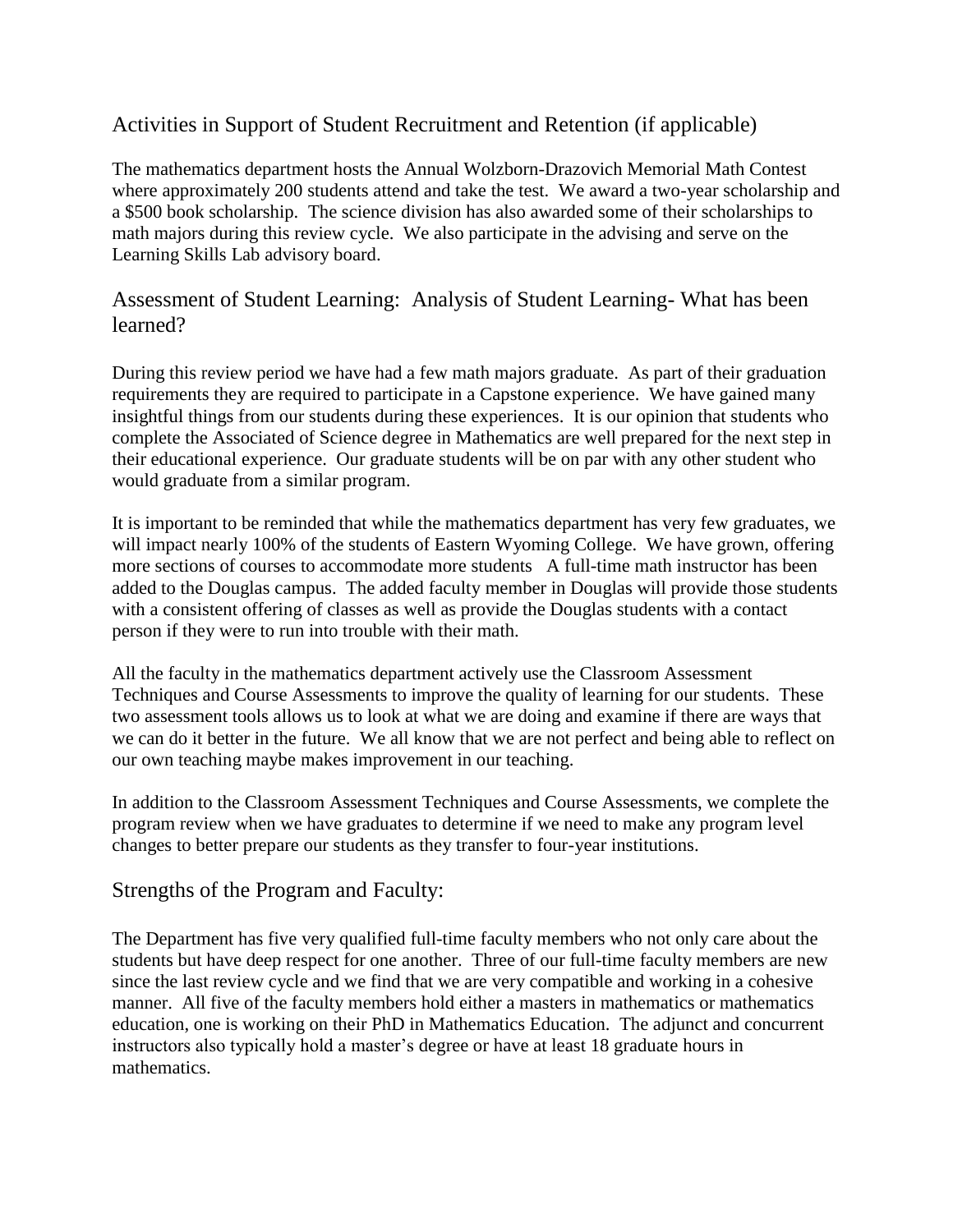The Department articulates each year with the University of Wyoming and the other Wyoming Community colleges. Standardization of course curricula and discussions involving transferability are the topics of regular meetings with Chadron State College and other schools. For example, Rick Darnell traveled to Chadron in the Fall of 2013 to visit with the mathematics professors to ensure that our Math for Elementary Teachers was consistent with theirs as many of our education majors transfer to Chadron State College. All the community colleges have common course numbers and very similar cut off scores for entry into each class offered.

Not only does the Department articulate with the University of Wyoming to ensure that we are offering the best for our students we have participated in numerous professional developmental activities during this review period. Some of the activities have included taking additional graduate classes, attending the International Conference on Technology in Collegiate Mathematics, as well as participate in the summer meetings between the college faculty and area high school math teachers.

The Department has a positive working relationship with the University of Wyoming and are in talks with representatives to develop a  $2 + 2$  agreement whereas students who graduate from the any of the community colleges will be able to finish their bachelors degree with two more years at the university. This potentially will be accomplished by having a series of classes rotate around the seven college so that a full class can be offered while at the same time not placing any additional burden on the loads of the colleges. The classes that may rotate include Differential Equations, Linear Algebra and a Freshman Seminar. We are excited for this opportunity.

Having a full-time instructor in Douglas is good for the campus. The students are able to get help from the instructor almost every day of the week. Since the campus does not have the benefit of a tutoring center, this has helped a lot of the Math 1400, College Algebra students this semester. The instructor has had an excellent turn-out for the lab hours, always having at least one student attending and occasionally having the entire class in for further assistance. Timing of the lab has been instrumental in students attending, with three of the labs being held right before class time. The Douglas campus plans to implement the block Math 0920 and Math 0930 classes fall 2015, to be consistent with the Torrington campus. However, it has not been decided if Math 0920 block B class will be offered. This topic is still under discussion. We feel that we should try offering the Math 0920 both blocks for the first couple of semesters and then evaluate the effectiveness and practicality at that time. Sherri, the Douglas instructor, should teach the developmental classes AND the college level math classes as well, this will give her the workload credit needed as well as give students some consistency in order to build their mathematical confidence. Sherri, also supports students who take Torrington online classes by encouraging them to email their instructors, use the message boards and email to reach out to fellow classmates to get the support they need for success.

#### Part III Recommendations

Faculty Recommendations: The faculty recommends that we continue to work on obtaining professional development. As we shift from a traditional remedial class to our new "math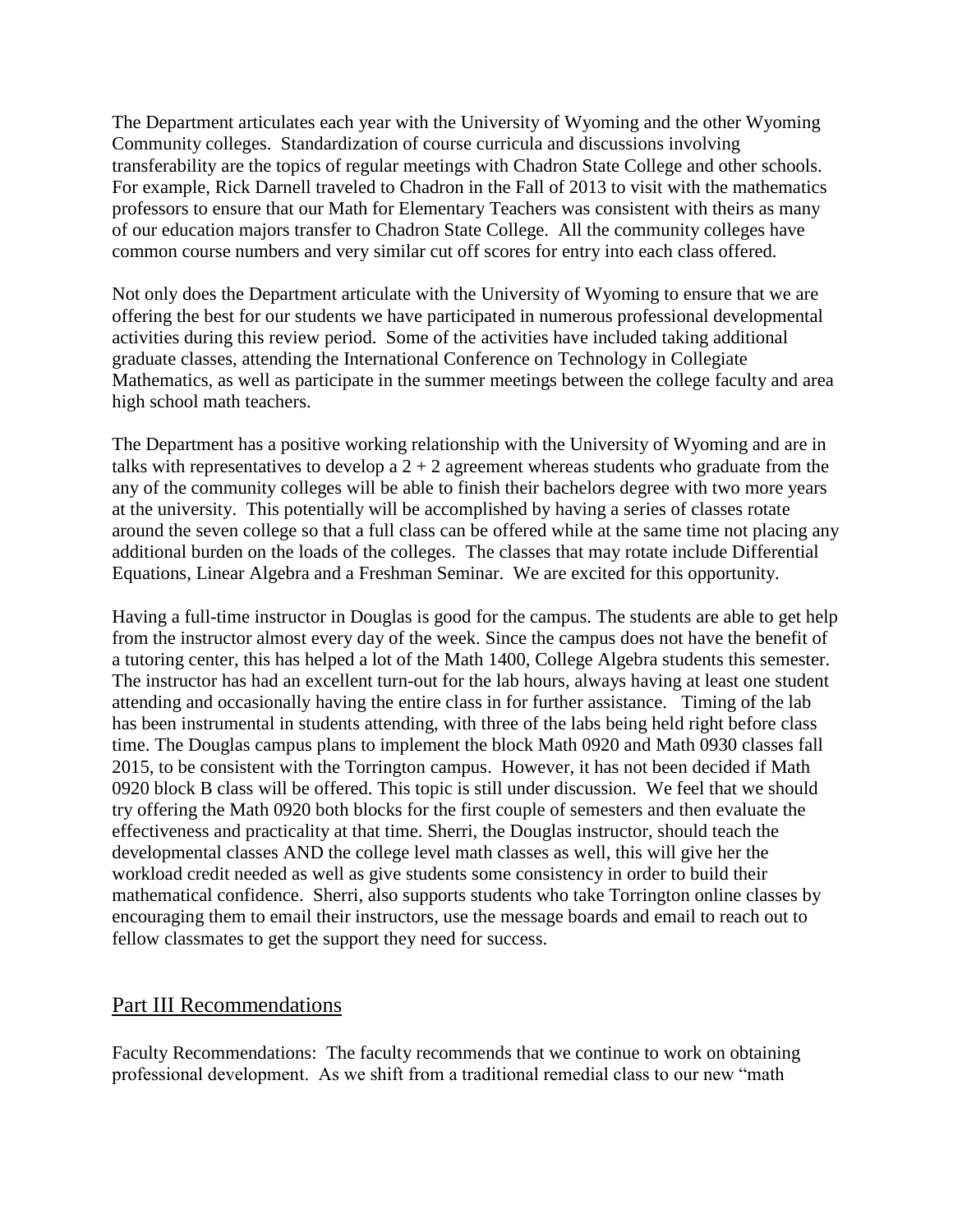bootcamp" classes it is important that we continue to evaluate the success of such classes and be ready and willing to modify the curriculum quickly to best serve the students.

In working with the college as a whole we will be working on implementing additional reading opportunities for students in our curriculum. This may be accomplished by having students complete more "story" problems or deeper problem based learning techniques that will require more reading and reasoning. Moreover, by offering my problem based learning students will improve their ability to become more proficient problem solvers, one area that we have realized during the capstone projects. While reading is an important initiative for the whole college the mathematics department will be working hard to use more reading to enhance our students' problems solving skills and overall conceptual understanding.

We need to continue to work on developing courses that meet the needs of all our students, both on- campus and those at a distance. It is our recommendation that there be a policy developed that would discourage students who are on-campus taking online courses. We believe that classroom discussions add to the richness of a course and therefore are important to the overall learning process. The best setting for most students, especially most math courses, is in a face-toface classroom.

College ready students also face challenges at Eastern because they are often forced to take an independent study course as part of their degree because there are insufficient numbers to create face-to- face classes. The Department would like to see more recruitment geared towards college-ready students. Having more of these students will help the institution in many ways. First, it will increase our graduation rate. Secondly, having more college-ready students will provide the opportunity for a deeper pool of candidates for the Learning Skills Lab tutoring program.

#### **Division Chair Recommendations:**

The Math Department continues to provide a solid Math curriculum which meets the needs of EWC students very well. The curriculum is broad and diverse, offering developmental level through advanced courses. A new format for the developmental level courses will be piloted beginning Fall Semester 2015. This format will provide students the opportunity to qualify for college level math courses in a more efficient manner, and will provide an appropriate response to the current Complete College Wyoming initiatives. It will also provide students a path to a college level class by their second semester, and because the courses will be offered in a block format, it will decrease the total number of credits needed to complete the developmental level requirements. In addition, a new course (Differential Equations –MATH 2310) is being offered beginning next academic year (2015-16). Due to a retirement, a resignation, and a re-structuring, three new instructors have been hired within the past two years. All have been positive additions and have provided both innovation and enhancement to the Department. A new Math instructor was added to the Douglas campus beginning Fall 2014. My recommendations include the following: